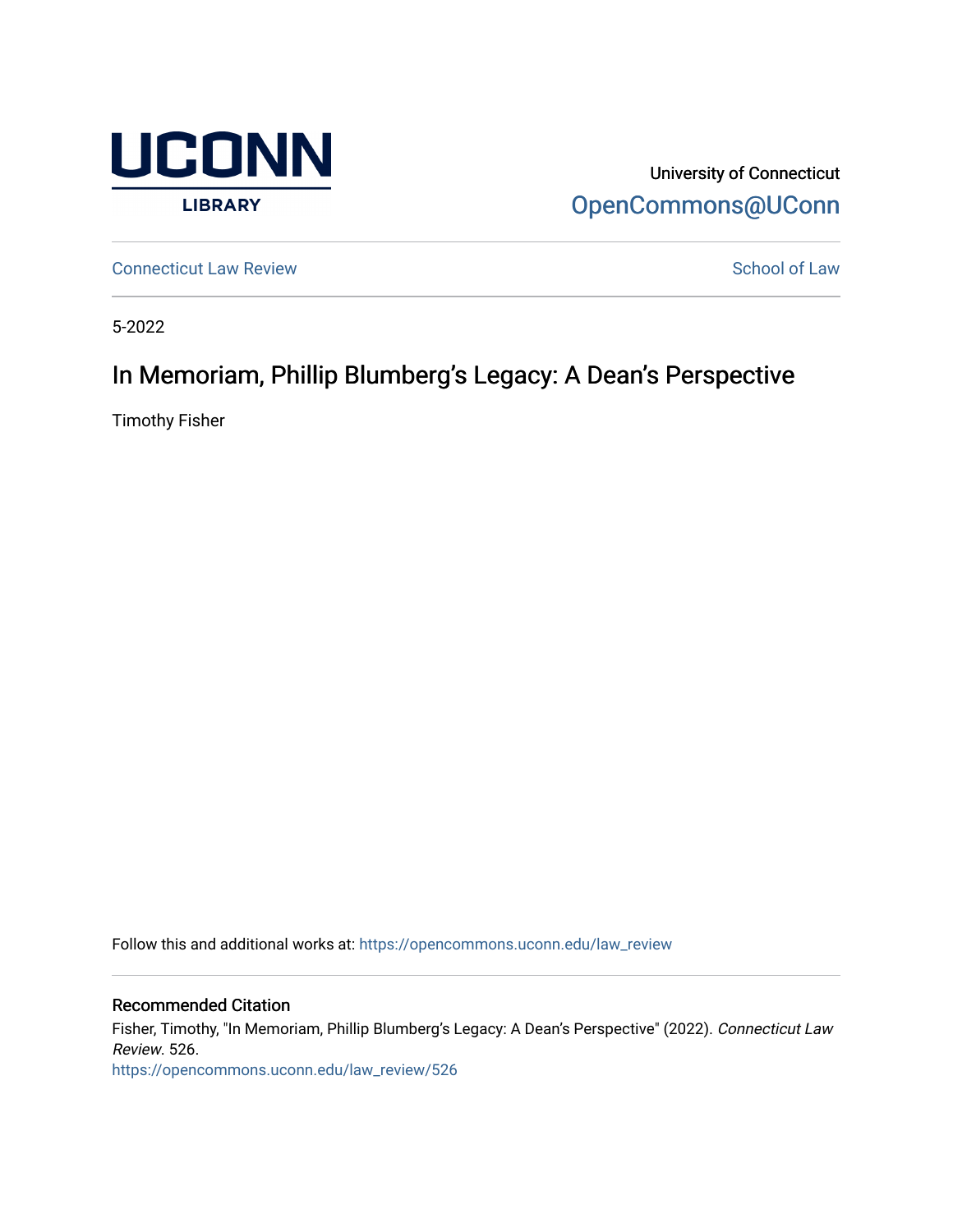# **CONNECTICUT LAW REVIEW**

VOLUME 54 MAY 2022 NUMBER 3

#### **In Memoriam**

### Phillip Blumberg's Legacy: A Dean's Perspective

#### TIMOTHY FISHER

*Phillip I. Blumberg served as Dean of the University of Connecticut School of*  Law from 1974 to 1984. These remarks were first delivered at the University of *Connecticut School of Law's tribute to Dean Blumberg, "Honoring Phillip I. Blumberg," held on December 10, 2021. They have been lightly edited for publication.*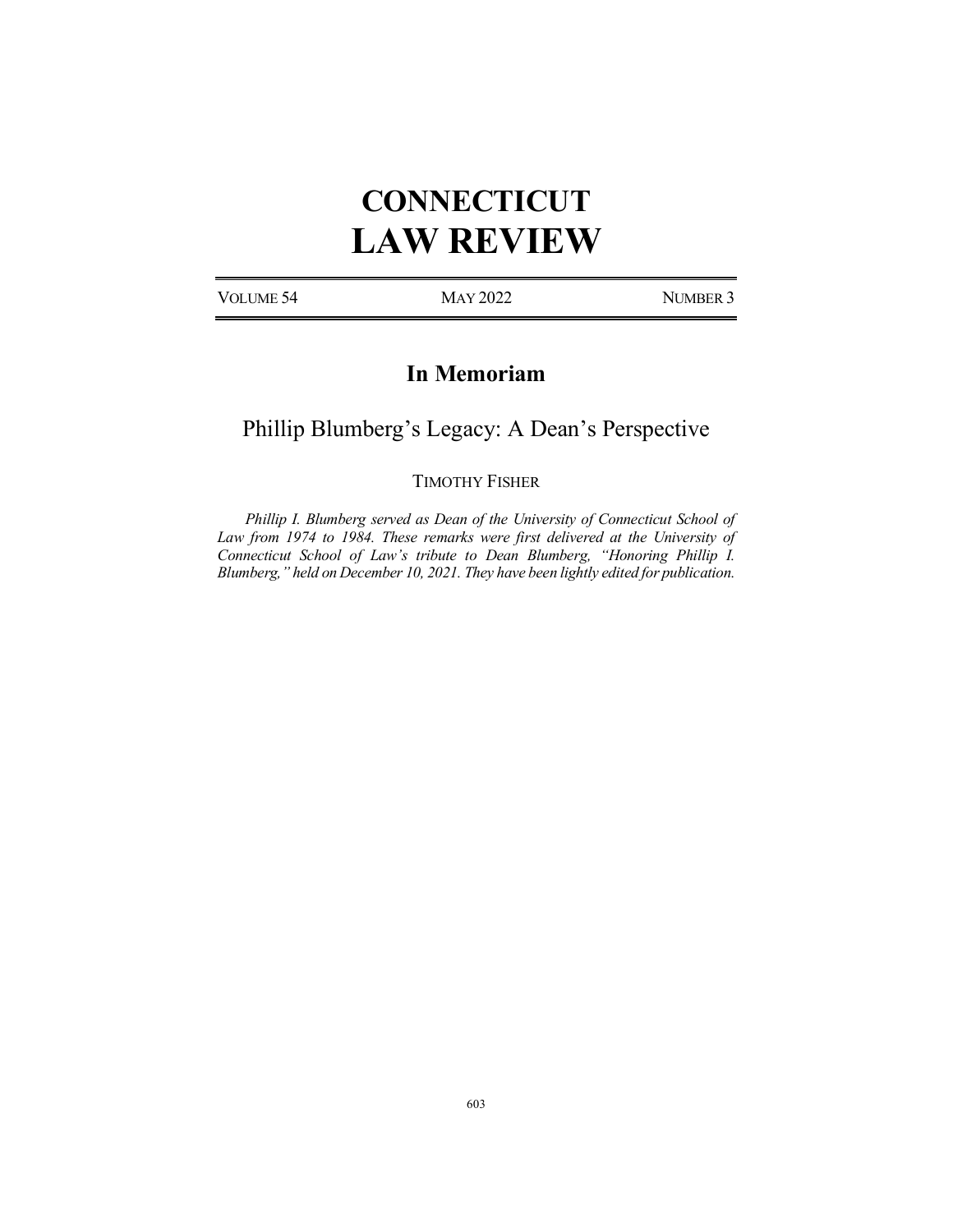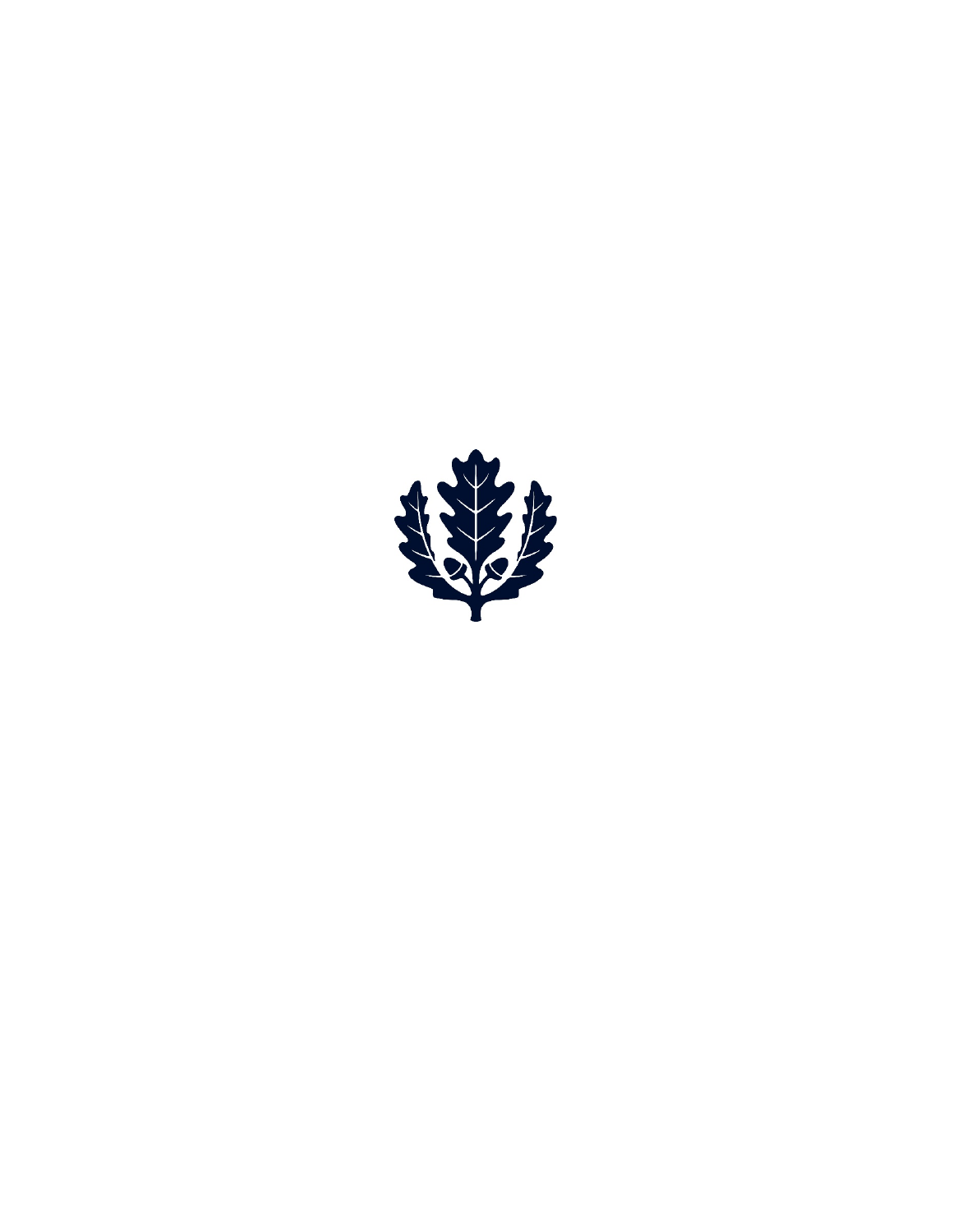#### Phillip Blumberg's Legacy: A Dean's Perspective

TIMOTHY FISHER \*

The year 1974, when Phillip Blumberg arrived at the University of Connecticut School of Law, was a turning point in the history of the school. His leadership vaulted the school into a new tier of recognition and quality that it has enjoyed ever since. How did he do this? Dean Blumberg was a force of nature. He brought a vision of excellence to a school that previously had modest expectations of itself. He coupled that vision with a level of intellect and energy that knew few bounds.

Dean Blumberg had followed a path through life that equipped him well for the kind of leadership that the school needed. The son of a union leader, and with a Harvard education, he saw service as a Major in World War II. After the war he advanced to success as a Wall Street lawyer and corporate leader before leaving the private sector to bring his talents to the field of legal education. He then joined the faculty at the Boston University School of Law where he learned the culture and institutions of the legal academy, adding to the range of experience that would help make him a great Dean.

The University of Connecticut School of Law, upon Dean Blumberg's arrival, was at a crossroads. His predecessor, Howard Sacks, had brought a new vision to the school, especially with his work in clinical education gaining national prominence. But the alumni and broader community still saw the school as a local institution, and there were few who saw the school's potential to move toward elite status. Fortunately, following a lengthy search with some tension over the school's mission, Phillip Blumberg was chosen to be the next Dean.

He found a school that was struggling with its limitations. There were only eleven full-time faculty members for a student body of 300. The law library collection was small, and the school occupied a building that was obsolete before its time and was soon down to only three classrooms. Dean Blumberg met these challenges, recognizing that a law school needed three things to be great: a first-rate faculty; a fine campus; and financial support. He accomplished dramatic improvements in all three dimensions.

Dean Blumberg signaled the future direction of the school in the faculty hires that he accomplished. The professors he hired have gone on to earn national reputations as legal scholars, raising the standards of the entire intellectual enterprise and positioning the school in a fully different tier among the country's law schools.

 <sup>\*</sup> Dean Emeritus and Professor of Law, University of Connecticut School of Law.